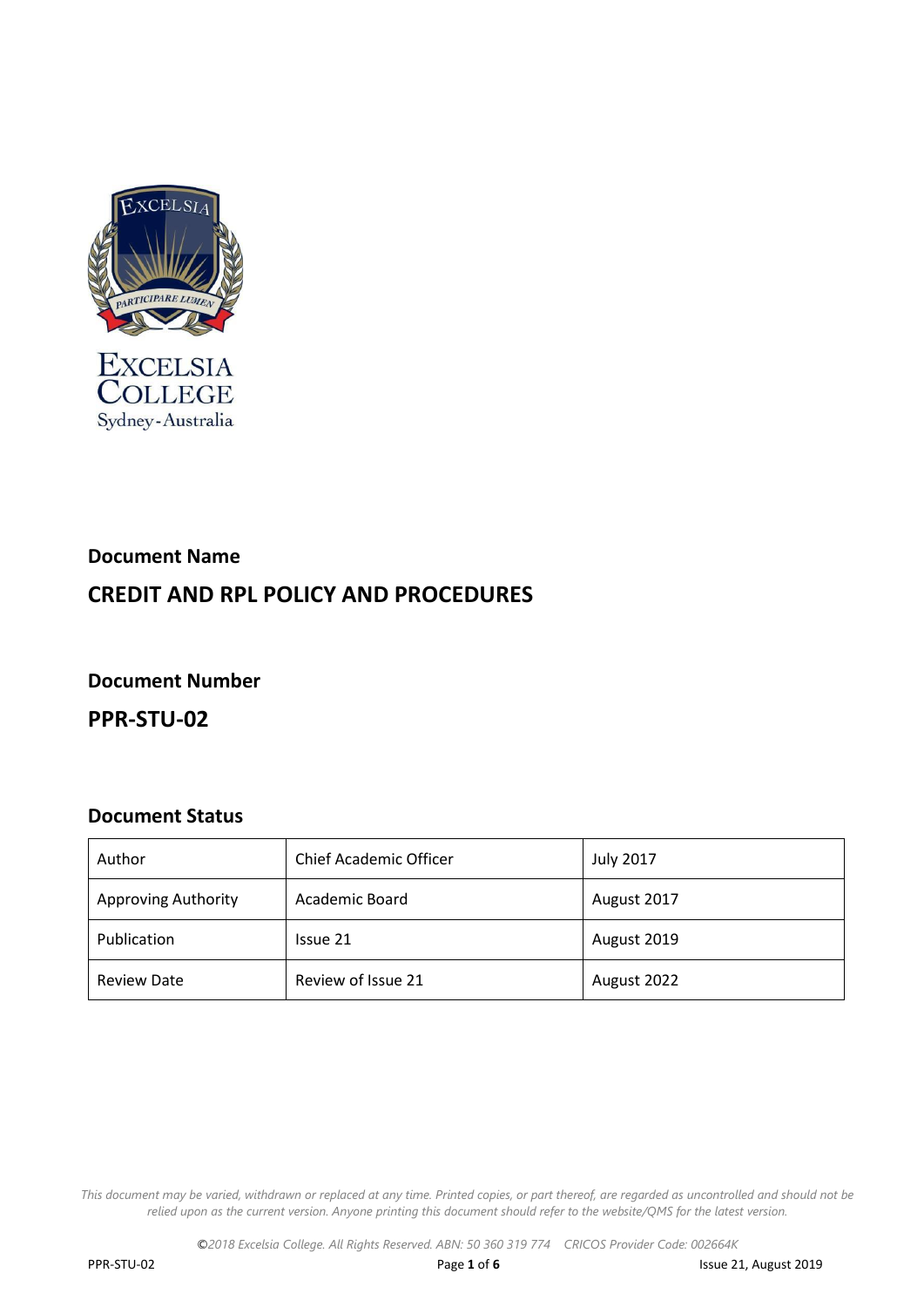# **Purpose**

The College is committed to the principles of:

- undertaking assessments of prior learning for the purpose of granting credit for units of study
- conducting assessments and recording results according to institutional policies
- providing timely written advice of assessment outcomes

• maintaining academic standards that are at least equivalent to those current in Australian universities in order to maintain the integrity of the course and the qualification

• providing the shortest possible pathways to desired awards through the recognition of prior learning wherever such recognition is consistent with these standards, while ensuring that admitted students have the academic preparation needed to participate in, progress through, and successfully complete their intended study

## **Approach**

In general terms, students who have been admitted to one of the College's awards may be granted credit for prior learning where that learning is demonstrably equivalent to learning acquired through successful completion of accredited units at Excelsia College, whether that learning has been acquired through previous academic studies or though less formal means.

Credit may also be awarded into an Excelsia College degree for studies completed at Excelsia College prior to enrolment in the current degree program. After benchmarking its policies against those of its peers, the Academic Board has set maximum levels of credit allowable for every course offered by the College. Credit limits set by the Academic Board for each course must be strictly observed in the granting of credit, and students will not receive double credit for any unit or part thereof.

Credit will only be granted if:

- students granted such credit are not disadvantaged in achieving the expected learning outcomes for the course or qualification; and
- the integrity of the course and qualifications are maintained.

## **Forms of Credit**

Credit may take several forms:

#### **Portability**

Where Excelsia College has established a formal portability (articulation) agreement that recognises equivalence between the College's courses and those of another provider, students are awarded predetermined credit according to the agreement, either as block credit in a field of study or as specified credit for individual units.

#### **Academic Credit for Previous Study**

Students enrolling for courses at Excelsia College may apply for credit on the basis of tertiary studies completed prior to their enrolment. Studies undertaken at registered tertiary institutions may be considered for credit where previous studies demonstrate reasonable correspondence to coursework units offered by the College. The College references the AQF *National Guidelines on Cross-sectoral Qualification Linkages* when assessing previous studies completed in the VET sector, and the AEI-NOOSR *Country Education Profiles Online* with respect to all credit assessments involving overseas qualifications.

Undergraduate units are not normally considered for credit into postgraduate awards. However, in circumstances where credit from an advanced (300/400) level undergraduate unit to an introductory (400) level postgraduate unit is sought, and the content of the units in question substantially overlap, the Credit Committee may consider the granting of credit to be appropriate. Credit is not granted from awards used to gain entry to a program.

#### **Academic Credit for Concurrent Study**

PPR-STU-02 Page **2** of **6** Issue 21, August 2019 Applicants wishing to transfer credit into an Excelsia College course from study undertaken concurrently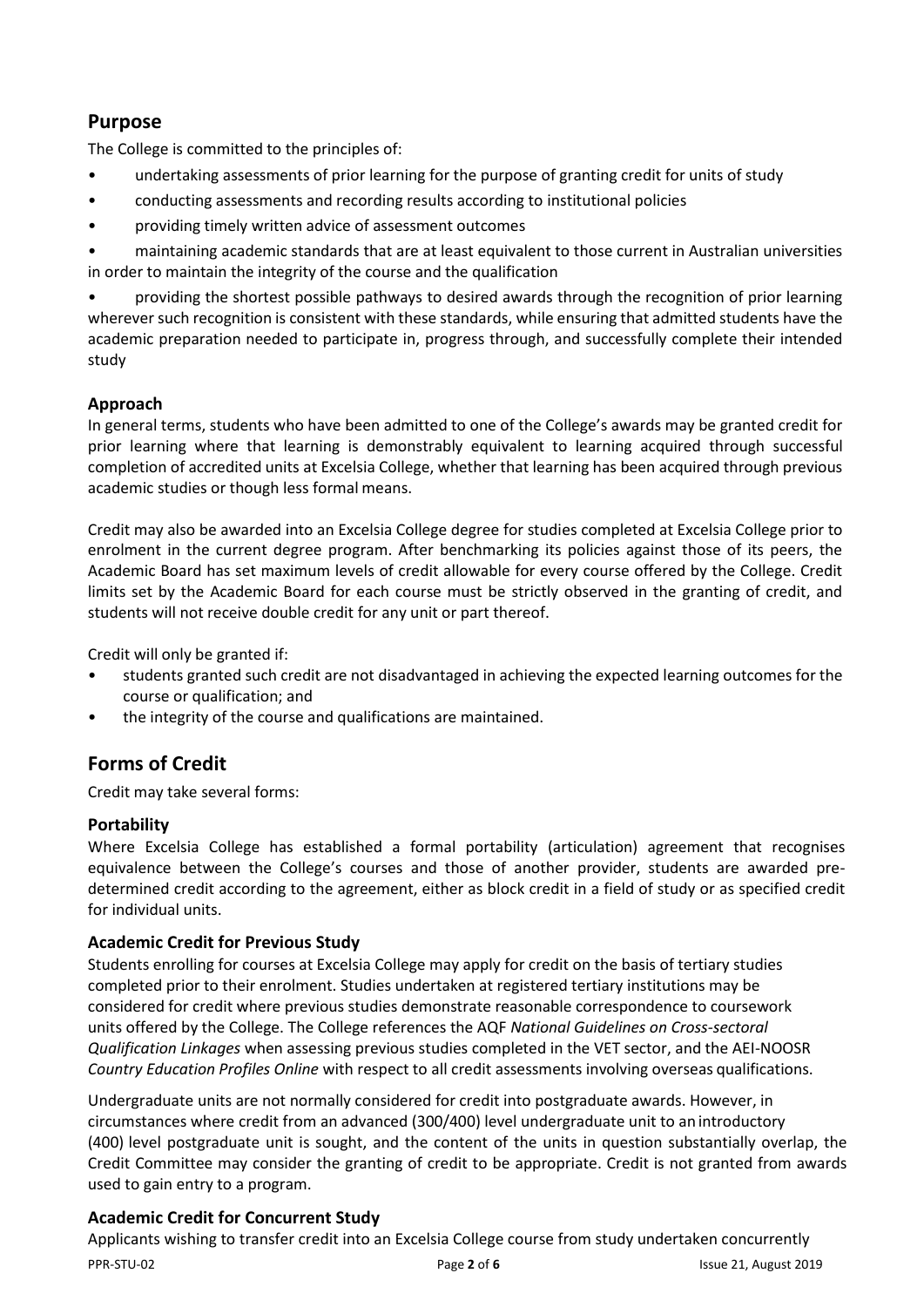at another institution must make written application to the Registrar, and receive written approval from the Head of School, prior to undertaking the study. After receiving their results from the completed study, students make application for credit.

#### **Recognition of Prior Learning (RPL)**

Recognition of relevant and current prior informal and non-formal learning may be used for credit. Credit based on prior learning may be granted for a unit of study, or part of a unit of study, based on prior learning where that learning can be documented in a manner that demonstrates that the student has acquired skills, knowledge and understanding equivalent to that which would be gained if the relevant Excelsia College unit(s) had been completed. The learning outcomes of each unit provide the RPL benchmarks. Professional and para-professional experience, subsequent professional development activities or training and other experience, through work or life, may be taking into account in the granting of prior informal and non-formal credit, provided that the learning can be documented and the applicant can demonstrate the standard they achieved from participating in these activities is comparable to the standard in the course in which they are seeking credit.

Schools and the Credit Review Committee will use the following principles in assessing applications for RPL credit:

- 1. Authenticity: the application identifies the learning outcome being claimed that demonstrates the relevant skills, knowledge and understanding
- 2. Currency: the learning outcome can currently be demonstrated/performed
- 3. Quality: the learning has attained an appropriate academic standard
- 4. Relevance: the learning is applicable to the area claimed
- 5. Transferability: the learning outcome can be applied outside the context in which it waslearned
- 6. Comparability: the learning is comparable in content and standard with the unit for which credit is sought.

RPL may be awarded for whole units or parts thereof.

#### **Limits of Credit**

Maximum levels of credit allowed have been approved by the Academic Board for each course, as set out in the Credit Matrix outlining the College's general approach to common credit transfer and articulation arrangements.

Regardless of the course of study, credit transfer and/or RPL is limited to 50% of the total credit points required to complete the award.

#### **Recency of Study**

In the consideration of applications for credit, attention shall be given to the recency of the study for which the credit is sought. Credit will normally only be given for students undertaken within the proceeding five years. In fields of study where the turnover of knowledge is accelerated, shorter time limits may be applied. That is to say, both currency of knowledge and recency of study are criteria for assessing equivalence, and the assessment will consider these criteria.

#### **Responsibilities**

Registrar Assistant Registrars Heads of Schools Chief Academic Officer Credit Committee Teaching and Learning Committee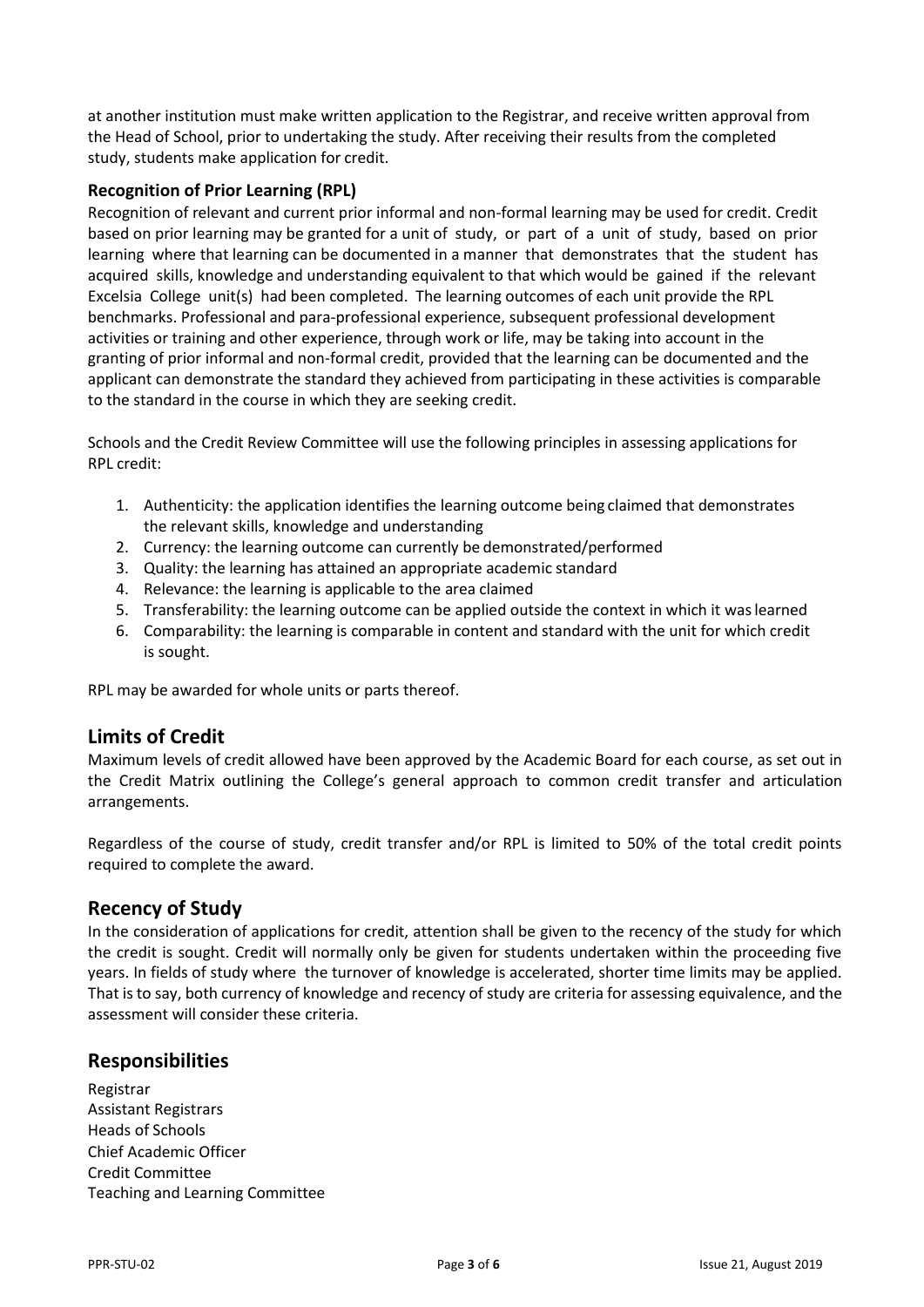## **Procedures**

The College's Credit and RPL Procedure guides staff involved in assessing applications from students. The administrative context for the recognition of prior learning includes systems for monitoring credit granted, and a formal appeals process for the resolution of disputes.

The Academic Board has delegated responsibility for the assessment and granting of credit and RPL to the Heads of School. Reviews and appeals of decisions made by Heads of School is delegated to the Credit Review Committee, whose membership comprises the Head of School, Chief Academic Officer and Registrar.

Credit once approved, and placed upon a student's transcript, cannot be altered or removed at the request of the student. Consequently, the student's formal acceptance of credit offered is important and a requirement of the procedure.

As Convener of the Credit Review Committee, the Registrar manages the credit and RPL reviews and appeals processes. Under the authority of the Credit Review Committee, the Registrar approves or rejects applications and communicates decisions to students. Should a student wish to further appeal a credit or RPL decision, the Registrar will assist the student to access the Student Grievance Policy and Procedures.

## **Credit**

- Students seeking credit against previous studies complete the *Application for Credit* form. The completed form, together with supporting documentation, is sent to the relevant Student Advisor (prospective students) or the Student Services Coordinator (current students). The Student Advisor/Student Services Coordinator ensures all necessary documentation is available, and checks the application for accuracy, as well as researching the accreditation and registration status of previous studies undertaken at institutions other than Australian universities. The Student Advisor/Student Services Coordinator forwards application to the Head of School when complete. After assessment within the School, the Head returns the application to the Student Advisor/Student Services Coordinator together with recommendations. If approved, the application is also forwarded to the Assistant Registrar. Students are required to agree to the application to affirm that they want the credit transfer to be applied once approved. This is to ensure that the student understands that the specific credit applied for cannot be changed once approved.
- The Head of School may present non-standard applications to the Credit Review Committee for assessment, if a decision cannot first be reached with the Chief Academic Officer. The Credit Review Committee considers the recommendation from the Head, and determines whether the application for credit (when taken together with any previous applications for credit from this student) falls within the credit limits set for the course. The Committee also makes sure that any time limitations on credit are correctly applied (e.g. that the qualifying studies/experience have been completed within the last five years). Any such conditions/limitations pertaining to individual courses are published in the Course Information Books. In the process of assessing applications for credit, the Credit Review Committee may consult, as appropriate:
	- Protocols that have been established through process of consultation with the relevant stakeholders and approved by the Academic Board.
	- the AQF *National Guidelines on Cross-Sectoral Qualification Linkages.*
	- the AEI-NOOSR *Country Education Profiles Online.*
- The Credit Review Committee approves or rejects applications for credit or RPL under delegated authority from the Academic Board.
- If the application is approved, the Registrar/Assistant Registrar documents the approved units on Paradigm, and communicates the outcome to the student enclosing the revised record of studies, copying the Head.
- If further assessment is required, the Registrar/Assistant Registrar communicates this decision to the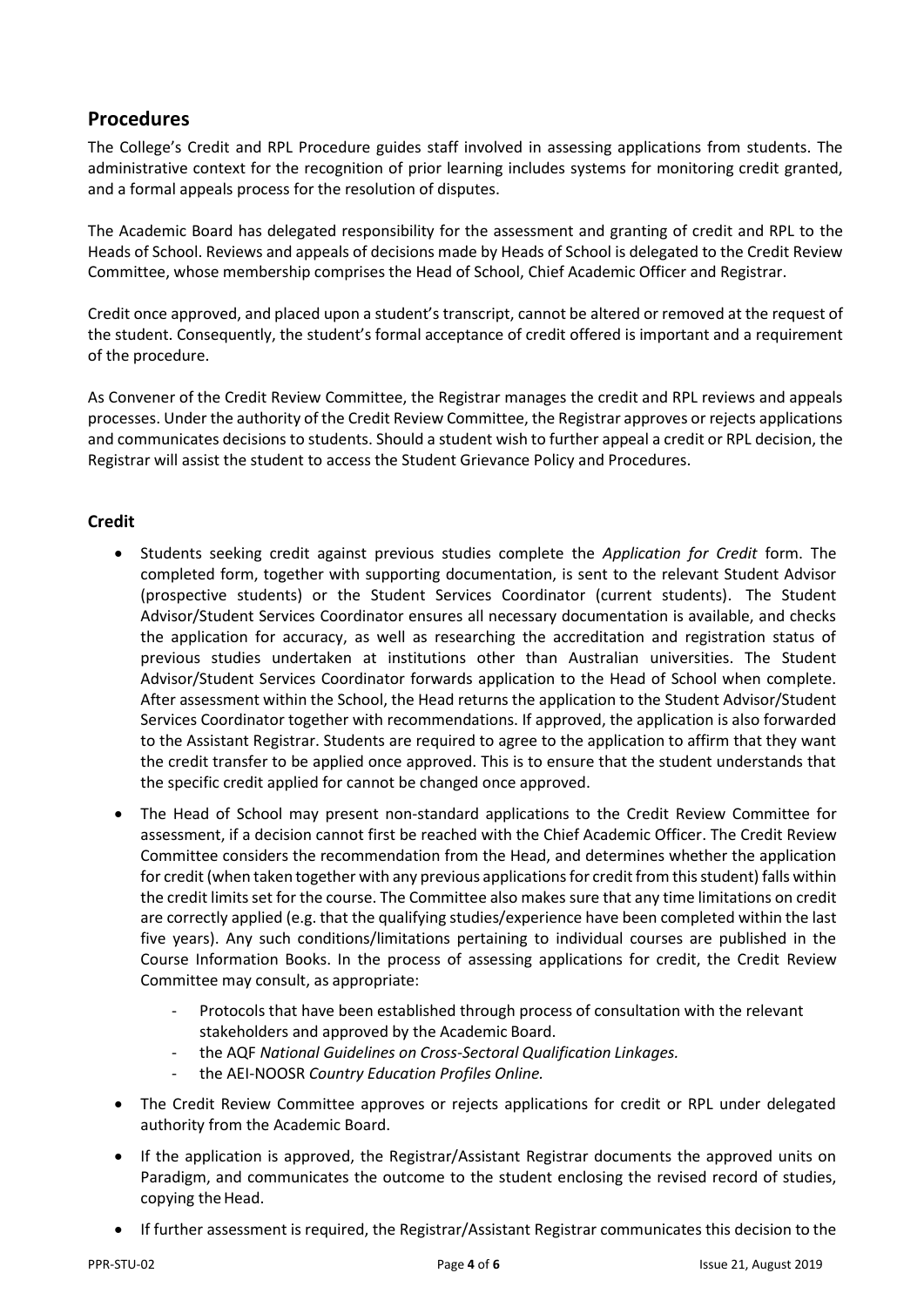student.

- If the application is rejected, the Registrar/Assistant Registrar informs the student, and advises the student of his/her right of appeal using the Student Grievance Policy and Procedures.
- The Registrar presents credit review reports to the Learning and Teaching Committee, who in turn report to Academic Board.

#### **RPL**

- The applicant submits an *Application for RPL* and a submission/portfolio of prior learning. The portfolio must contain evidence that authenticates previous learning experiences, and a statement which links the learning experiences with the specific learning outcomes of the appropriate Excelsia College units, as published in the unit outlines. This application is forwarded to the relevant Student Advisor (prospective students) or Student Services Coordinator (current students).
- The Student Advisor/Student Services Coordinator checks the application to ensure that all requirements have been addressed, and that supporting evidence is sufficient and appropriate.
- The Student Advisor/Student Services Coordinator forwards the file to the Head of School for detailed analysis.
- After assessment within the School, the Head returns the application to the Student Advisor/Student Services Coordinator together with recommendations. If approved, the application is also forwarded to the Assistant Registrar. Students are required to agree to the application to affirm that they want the credit transfer to be applied once approved. This is to ensure that the student understands that the specific credit applied for cannot be changed once approved.
- The Head of School may present non-standard applications to the Credit Review Committee for assessment, if a decision cannot first be reached with the Chief Academic Officer. The Credit Review Committee considers the recommendation from the Head, and determines whether the application for RPL (when taken together with any previous applications for credit from this student) falls within the credit limits set for the course. The Committee also makes sure that any time limitations on credit are correctly applied. Any such conditions/limitations pertaining to individual courses are published in the Course Information Books. In the process of assessing applications for RPL, the Credit Review Committee may consult, as appropriate:
	- Protocols that have been established through process of consultation with the relevant stakeholders and approved by the Academic Board.
- The Credit Review Committee approves or rejects applications for credit or RPL under delegated authority from the Academic Board.
- If the application is approved, the Registrar/Assistant Registrar documents the approved units on Paradigm, and writes to the student enclosing the revised record of studies, copying the Head.
- If further assessment is required, the Registrar/Assistant Registrar communicates this decision to the student.
- If the application is rejected, the Registrar/Assistant Registrar informs the student, and advises the student of his/her right of appeal using the Student Grievance Policy and Procedures.

The Registrar presents credit review reports to the Learning and Teaching Committee, who in turn report to Academic Board.